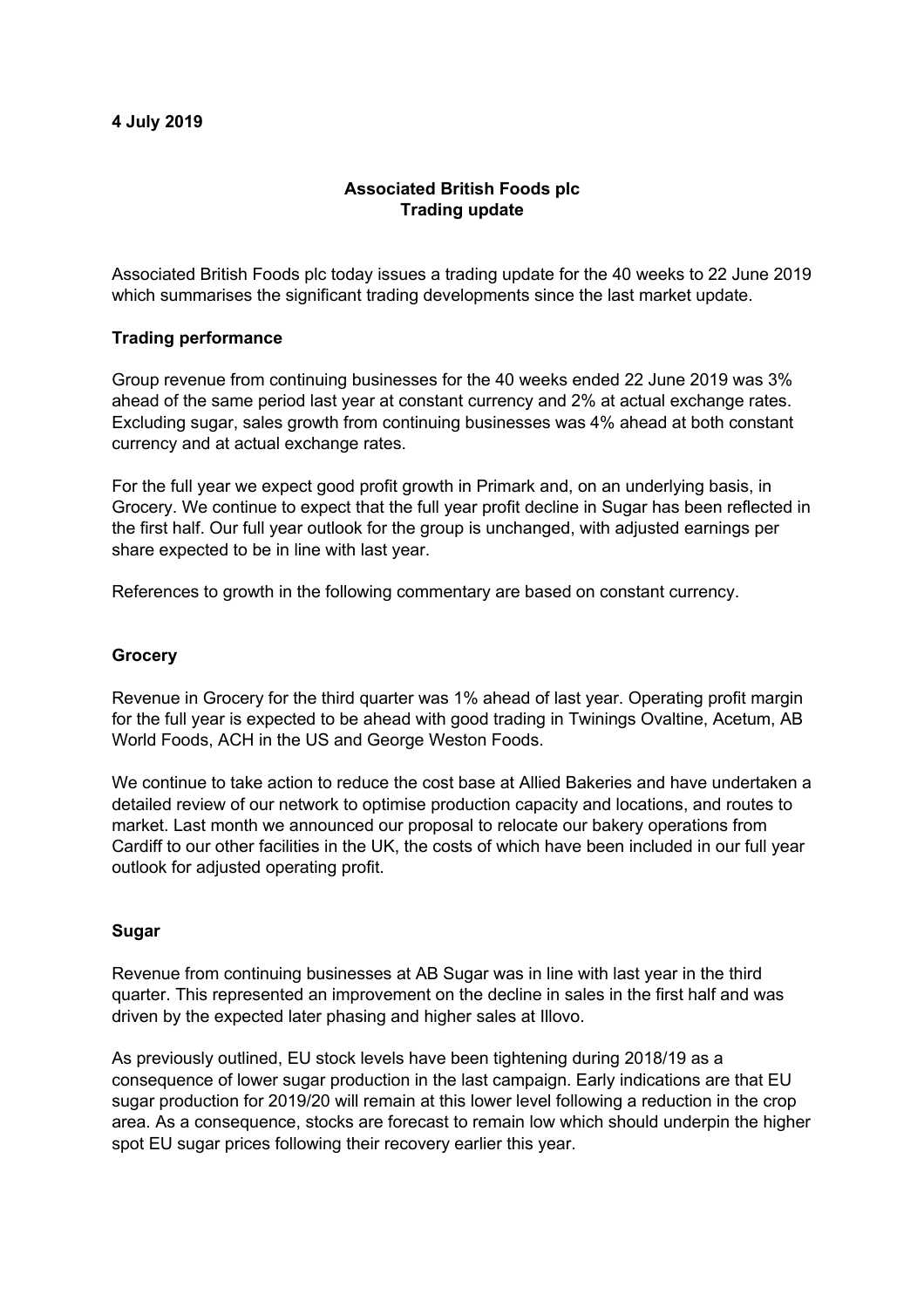In the UK the crop has advanced well this quarter and the authorisation for the application of an insecticide to reduce virus yellows infection in sugar beet is welcome. Early indications are that production for the 2019/20 campaign will be at least the 1.15 million tonnes produced last year, with an improvement in beet yield and a 7% reduction in crop area.

In Spain, the crop is progressing well with good water availability in the north. We have largely concluded the contracting of beet volumes with growers at reduced prices from last year which has led to our contracted crop area reducing by one third. We expect an improved operating result for Spain in the next financial year as a result of higher prices and these lower beet costs.

In China, some improvement over last year is expected in sugar content of the new crop. This coming year, payment to some growers will be linked to the sugar content of their beet. At Illovo, the 2019/20 season has now commenced, although high rainfall in South Africa delayed the start of the campaign. Sales in the third quarter were significantly higher than last year, particularly in Zambia and Tanzania.

### **Ingredients**

Revenue in the third quarter was 5% ahead of last year driven by both AB Mauri and ABF Ingredients.

On 31 May we completed the acquisition of Italmill, a supplier of specialist bakery ingredients from a well-invested facility in the north of Italy. Sales in its last financial year were some €35 million and this acquisition will complement our existing Italian yeast and bakery ingredients business.

During the quarter we announced our intention to form a yeast and bakery ingredients joint venture in China with Wilmar International. This will combine our existing activities in China and technical expertise with their extensive sales and distribution capability. The joint venture will build a major yeast plant to be co-located with Wilmar's facilities in north east China.

### **Agriculture**

Revenue growth continued in the third quarter at AB Agri, driven by higher feed sales. Higher feed prices have reflected an increase in the cost of raw materials. However, margins remained under pressure with higher input and operating costs in UK feed and increased price competition in feed enzymes.

### **Retail**

Sales at Primark in the year-to-date were 4% ahead of last year at constant currency and actual exchange rates, driven by increased selling space partially offset by a decline in likefor-like sales.

In the UK the sales growth recorded in the first half continued in the third quarter and Primark recorded a further significant increase in market share. Like-for-like sales were held back by unseasonable weather in May which compared to a favourable market environment